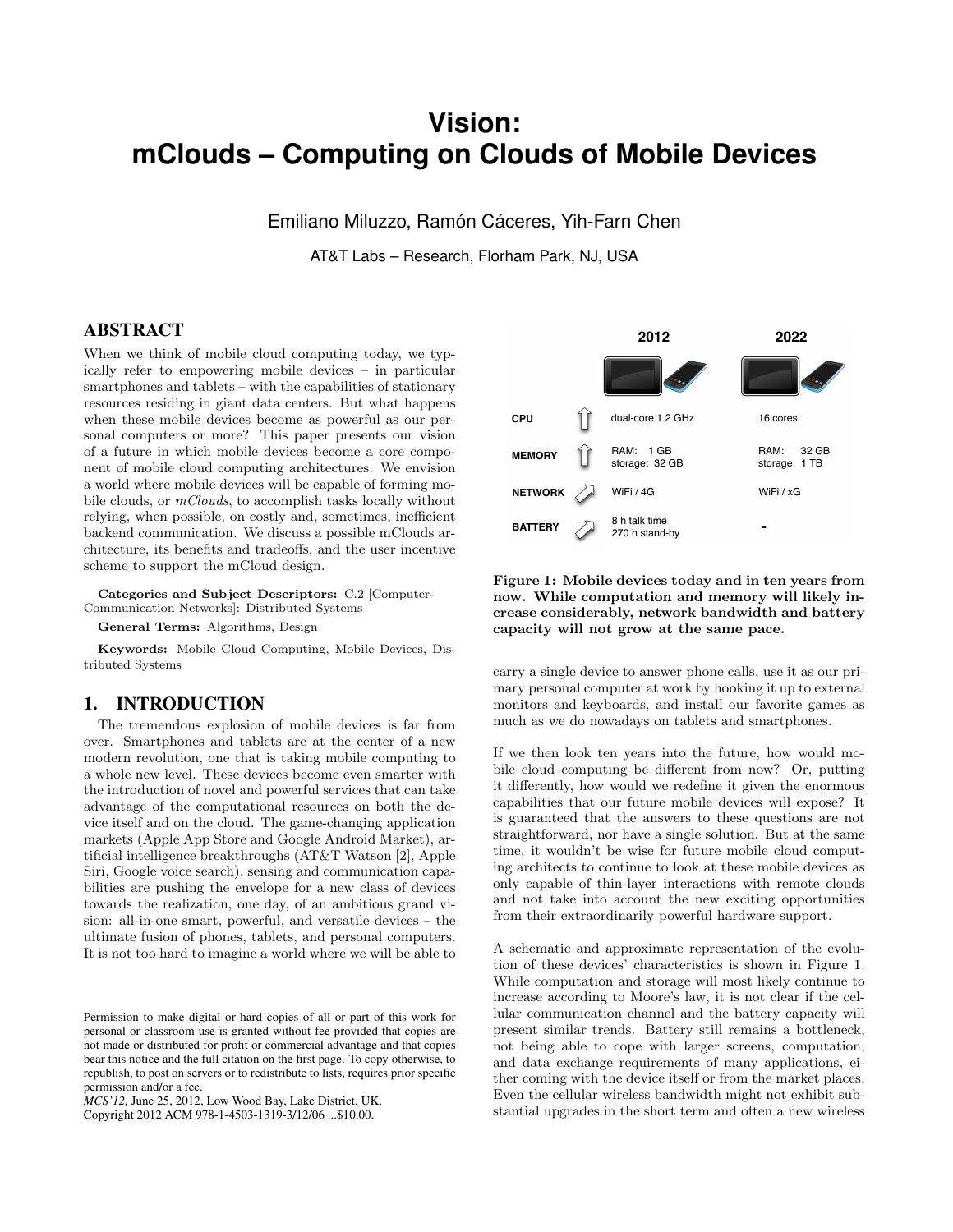technology soon experiences lack of capacity given the continuous traffic growth due to the unstoppable demand for new data-intensive applications. It is the case of applications that, for example, nowadays heavily rely on the cloud to accomplish their tasks – speech and image processing are examples. Moreover, service providers prefer to design applications that accomplish most of the audio, video, and image processing in the cloud in order to be able to collect (and own) large amounts of user data, a precious resource for building more accurate machine learning classification models, for example.

Relying heavily on the backend cloud means, however, paying a cost on the network, where a large fraction of its bandwidth is employed to deliver "overhead" data (sent to the cloud for remote processing for example), which might overall degrade the network performance. Can we offload some of this traffic from the network when possible? Can we rethink the architecture of mobile computing systems in order to reduce the amount of unnecessary traffic on the cellular wireless links by accomplishing tasks locally? The freed bandwidth would be made available to other services, improving network usability and customers' satisfaction. The growing capabilities of mobile devices certainly open a door towards this possibility.

This paper presents our vision of mClouds, a mobile cloud computing architecture that runs resource-intensive applications on collections of cooperating mobile devices. Section 2 describes the mClouds design, particularly the mechanisms for managing the distributed computing operations between mCloud members. Section 3 discusses the user incentive scheme for mClouds, an important driver for the adoption of this technology.

#### 2. MCLOUDS

In this section, we present the mCloud design and the role of mClouds within the context of future mobile cloud computing system architectures. mClouds are introduced to:

- take advantage of the improving hardware capabilities on mobile devices;
- reduce the impact on the cellular data channel, hence reducing bandwidth usage.

In what follows, we highlight the mClouds design principles and the motivations driving them.

#### 2.1 Do It Locally If You Can

Recent studies on smartphone data usage show that the launch of the latest mobile device generations has triggered an exponential growth of wireless bandwidth demand, while highlighting that "Just 1% of all users now consume half of the entire downlink data" [5]. As an example of this growth, wireless data traffic handled by AT&T's network went from 0.1 Petabytes in 2006 to 27.1 Petabytes in  $2011 - a$  27,000% increase in 5 years [1]. A major reason for this increase is that many applications and services involving some computation – in the speech, image, and audio domains for example – heavily rely on the cloud to complete their tasks. The mobile device is in fact often considered only as a thin-layer abstraction for collecting data (audio, pictures, etc.), sending it to the cloud for processing, and receiving the output

of this processing back. It's not hard to identify a drawback to this approach: it can suffer from network scalability issues when millions of devices engage in backend communication for cloud processing. With the growing popularity of smart, mobile devices and services, this issue may have an even larger impact in the future.

While the preferable repository for long-lived content (e.g., personal files, backups, etc.) will probably remain the backend cloud due to its security, reliability, and availability advantages, much of the processing could be gradually transferred to the mobile devices as their hardware becomes increasingly capable of handling heavy computational loads. Mobile devices will at some point be as powerful as today's backend machines, and task processing will require little or no support from the backend. This hypothesis is already reality for some applications that rely entirely on local processing. It is the case of PocketSphinx, for example, a successful effort of a speech recognition engine implementation for mobile devices without backend interaction [9]. Conti et al. [7] also introduce the opportunistic computing idea as a means to move computation to the mobile devices.

It has also been shown that a 3G cellular data interface requires 3 to 5 times more energy than WiFi transmissions [8]. Sending data remotely then not only claims large shares of wireless bandwidth, but also takes its toll on mobile device energy. By promoting local processing, mClouds is intended to: i) syphon data off the cellular data channel, and ii) reduce the backend cloud complexity by pushing intelligence to the edge, i.e., onto the mobile devices.

Local data exchanges between mCloud members can occur over free high-bandwidth WiFi networks, both ad-hoc and multicast, or through emerging short-range radio technologies specifically designed for direct interaction between mobile devices [4]. Should any remote data be required to support a local processing task – such as machine learning models or specific datasets – the data could be transferred to a mobile device opportunistically via WiFi, during offpeak hours via the cellular network, and, possibly, when the device is charging.

#### 2.2 MCloud Processing

The mobile devices forming an mCloud are named *mDevs*. We use the term  $mTasks$  to denote the processing tasks carried out by mDevs. An example of an mTask is a speech processing procedure after collecting a voice sample from the user, or an image processing algorithm on a picture taken with the mobile device. We envision mechanisms within the mCloud such that mTasks can be executed either on the single device itself or, when possible, by distributing smaller portions of an mTask among members of the mCloud to parallelize the processing and alleviate the burden on single devices. We thus identify two scenarios: individual and distributed processing.

Individual Processing. This is the case of an mTask that can be autonomously accomplished by a single device, without the intervention of external entities. Single device computation is possible for mTasks that do not require too many resources (CPU, RAM, battery) to complete. Pocket-Sphinx [9] is an example of individual processing.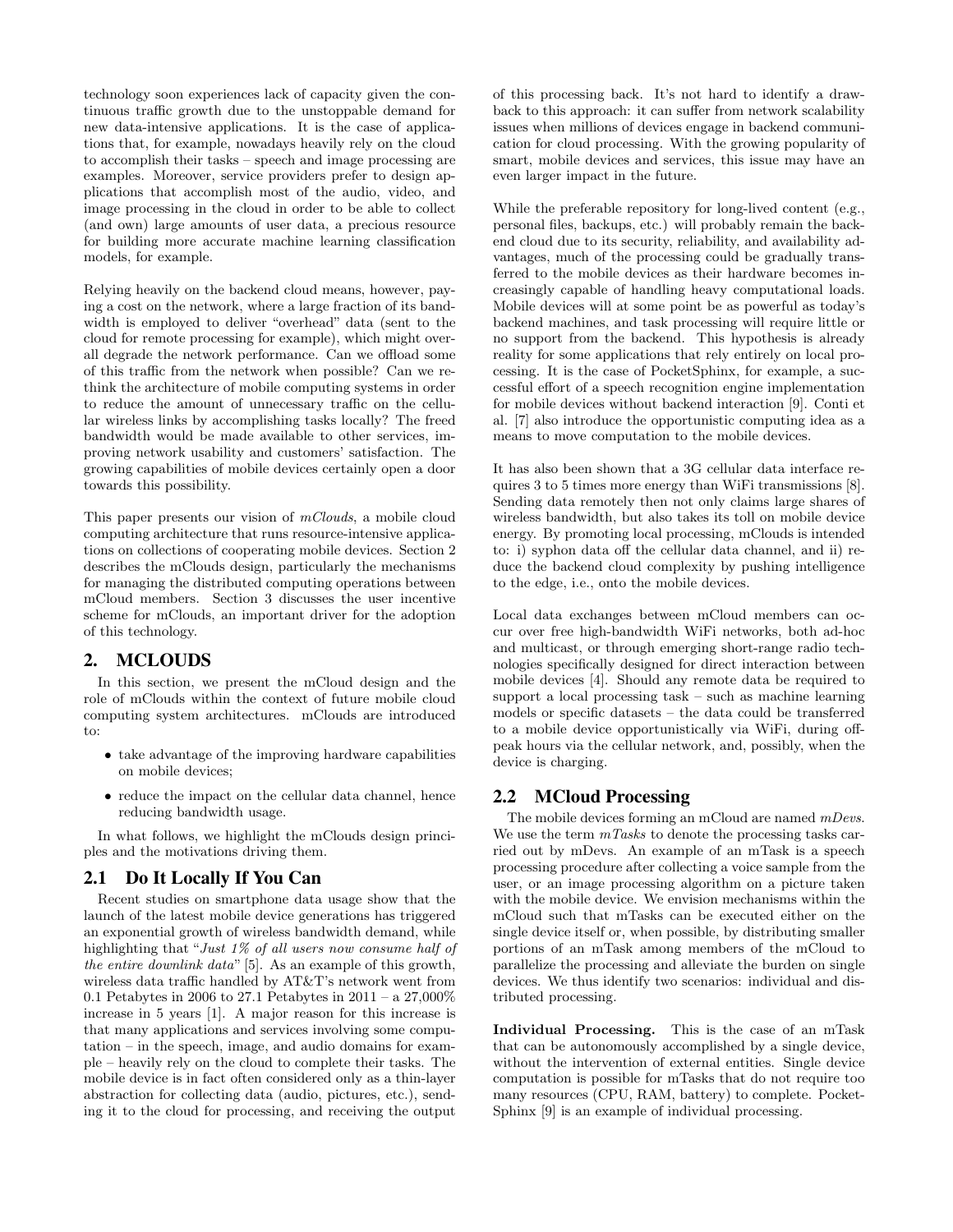

Figure 2: Distributed mCloud processing: (a)  $mDev<sub>1</sub> needs to accomplish mTask<sub>1</sub> and mTask<sub>1</sub> can$ be split into smaller subtasks; (b) master  $mDev_1$  distributes the subtasks to the surrounding slaves; (c) master  $mDev<sub>1</sub>$  collects the results from the slaves.

Distributed Processing. There will be situations, however, where mDevs won't be able to act alone because the task requires too many resources. In such a scenario, mDevs could invoke the cooperation of nearby devices to alleviate its computational burden by slicing up a task into smaller subtasks for which independent execution is possible. We call the mobile device requesting the cooperation the master mDev and the others the slave mDevs. This scenario is depicted in Figure 2. If an mTask can be split into subtasks that can be safely executed independently from each other (as for mTask<sub>1</sub> from master mDev<sub>1</sub> in Figure 2a), the master can assign subtasks to those slaves willing to accept them.

Examples of mTasks that can be split into independent computation units are image and video processing operations, which can exploit high levels of parallelism. Each slave mDev independently proceeds to the processing of its assigned subtask and returns the result back to the master mDev. After collecting the results from the slaves, the master combines these results to produce the final output. Researchers have already proposed ideas to advance mobile computing, and mobile sensing in particular, to boost machine-learning inference accuracy by promoting inter-device cooperation [14]. Given the growing interest in mobile sensing applications to profile people's context and behavior, machine learning algorithms are among the main drivers for the mCloud technology: typical machine learning routines require heavy computation for which the support of powerful, backend machines is needed. With mClouds these tasks could be accomplished locally without needing to send large quantities of data to the backend cloud.

In order to support mCloud operations in any conditions, mDevs can always rely on the backend cloud for completing operations whenever it is not possible to successfully instantiate a distributed processing task in collaboration with nearby mDevs. This might occur because of the heterogeneous mCloud environment, where mDevs might have different capabilities that cannot fulfill the requests of the master. An mCloud is also a highly dynamic ecosystem, where members join and leave with little guarantees about the persistence of some of the resources. It might be also the case that nearby mDevs are not willing to accept a master's task.

#### 2.3 MCloud Management

mClouds relies on two important principles. They are the ability to: i) easily manage the mCloud – its formation and functionality – which we discuss in this section, and ii) identify proper and effective incentive mechanisms for people to lend their devices for other people's computations (see Section 3).

An mCloud is an ensemble of mDevs that are usually mobile, dynamically joining and leaving the mCloud formation. Because of this, several questions arise: Would it be ever possible to form and maintain stable mCloud configurations? How do we know if the surrounding mDevs have enough resources to participate in a distributed processing task? What if there aren't enough mDevs in an mCloud to complete a task? This is only a small sample of the questions and challenges that need to be addressed. At a high level, we envision the following procedural steps:

Resource Discovery. An mDev (the master) that intends to instantiate a distributed processing task first needs to identify nearby mDevs that could potentially form the mCloud. At this stage, the master initiates a discovery phase by broadcasting solicitation messages, announcing the intent of forming an mCloud and the scope of the task. We only focus on one-hop master-slave interactions. Nearby mDevs willing to join the mCloud and take part in the cooperation, reply to the solicitation messages. If there are no nearby mDevs willing to join the mCloud, or there aren't enough mDevs to receive all the subtasks, the master relies on the backend cloud for the entire task or for the subtasks that cannot be accommodated by the slaves.

Formation. The mDevs (the slaves) willing to join respond to the master by sending their unique identifiers. The master maintains a list with the slaves' identifiers and the tasks assigned to them.

Maintenance. This is probably the most challenging phase, because due to mobility, the topology of the mCloud may vary over time (mDevs may move in and out of the master's short-range radio coverage). To this end, the resource discovery phase needs to be executed multiple times following the mCloud formation. The discovery could be scheduled to run periodically or, to reduce overhead and energy usage for message transmission, only in response to certain activity events. Researchers have shown how to run a user's activity classifiers on mobile devices using the motion sensors [12]. If then a slave detects the user's movement (e.g., walking), it might inform the master that it will be soon out of range and stop the processing. If the master detects its own movement, it would inform the slaves, which would react by halting their processes. Uncompleted tasks could be resumed on other mDevs or on the backend cloud.

Release. A release message, announcing the intention to leave the mCloud, can be sent by an mDev at anytime. Triggering factors are the assessment of lack of resources (e.g., the battery is depleting, the user launching a resourceintensive application on the device), mobility, or simply because the mDev doesn't intend to participate anymore without any particular reason. It is the master's responsibility to find other mDevs or involve the backend cloud for processing the tasks that haven't been completed by the released slaves.

Naturally, our design for mCloud topology discovery, formation, maintenance, and release can borrow techniques previously introduced and developed in other domains, such as mobile ad-hoc networks for example [6, 3].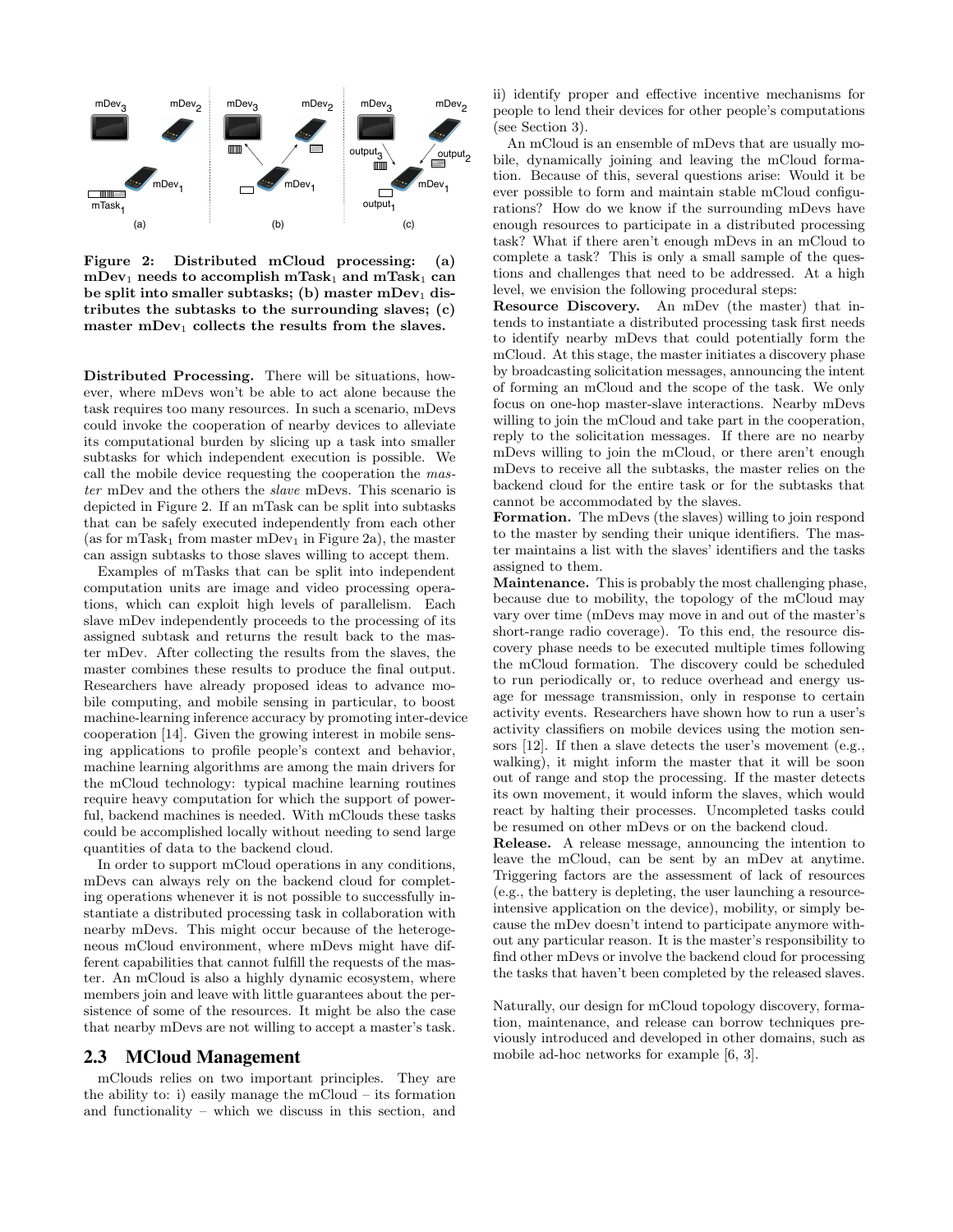#### 3. INCENTIVES

Proper incentive policies are needed for users with mobile devices to opt-in to mCloud participation. In this section, we analyze possible incentive strategies that may help mClouds become a viable and effective alternative to the current mobile cloud computing model.

There has been recent work on managing cellular congestion by using economic incentives to modify the behavior of wireless users. Uninor [17] employs a dynamic pricing plan that gives different discounts based on the location and time of a voice call. TUBE [10] studies how time-shifting the wireless data demand helps the service provider by dynamically varying the incentives. We are interested in finding out what incentives (and from whom) should be provided to mobile device users to encourage them to participate in mClouds since each mDev may bear the cost of cellular wireless bandwidth usage and battery drainage to help complete portions of mTasks.

Let's assume that a smartphone user has an mTask that can be distributed to other mDevs. We first start with a simple model (a revision of a classic pricing model proposed by Mendelson [13]) with the following parameters:

 $u$  – utility of a mobile service, a measure of satisfaction perceived by the mobile user, which may be indirectly revealed by the price the user is "willing to pay";

 $T$  – time to complete the service without using mClouds;  $w - \text{cost of waiting per second, which reduces the satisfactory$ tion and is highly dependent on the application;

 $p$  – cellular usage payment to carrier without using mClouds.

A mobile user will consider a mobile service useful if:

$$
u - w \ast T - p > 0 \tag{1}
$$

That is, there is still surplus in the utility after deducting the cost of the waiting time and cellular payment. When the network is congested, the delay component  $w * T$  becomes a significant factor and fewer users would be willing to use the network. For example, a user may consider the value of watching a 100MB YouTube video of highlights of the latest NBA game to be \$5, and the cost of waiting (before continuous streaming starts) to be \$0.25 per second. Assuming the wireless service plan to be \$25 for 2GB, the cellular payment (without dynamic pricing) would be \$1.25. Under this model, the user would have no desire to watch the video if the delay is longer than 15 seconds (waiting cost of \$3.75).

If mClouds is available, then the user will have the option to distribute its tasks to multiple smartphones to reduce the time to completion. Let's first consider the scenario where the carrier does not provide incentives—and the user with the master mDev will have to pay other slave mDevs for their support:

 $t$  – time to completion with mClouds, typically smaller than T because the tasks are distributed;

 $m$  – number of slave mDevs;

 $s$  – average incentive payment to each slave mDev; each slave may price the same subtask differently;

 $q$  – cellular usage payment from the master mDev to carrier when mClouds is used.

Note that each slave mDev may handle some of the cellular wireless communications on behalf of the master mDev, and in that case q is likely to be less than  $p$  (less data to send to the backend). The payment  $s$  is typically made by the master mDev, but the carrier may also decide to pay the incentive to reduce network congestions in certain areas in order to keep the service at an acceptable level. A mobile user with the master mDev will consider a mobile service with mClouds useful if there is surplus in utility after paying the slaves:

$$
u - w * t - m * s - q > 0 \tag{2}
$$

And mClouds provides real cost savings (compared to equation 1) only if:

$$
w \ast T + p > w \ast t + m \ast s + q \tag{3}
$$

That is, the added payment to the slaves should be lower than the savings achieved through reduced waiting time and reduced payment to the wireless carrier by using mClouds.

Note that if the carrier is willing to cover the cost to significantly reduce the network congestion, then the slave payment cost  $(q)$  from the master is reduced to 0 and mClouds is beneficial to the master as long as:

$$
w \ast T + p > w \ast t + q \tag{4}
$$

In other words, incentives provided by carriers—intended to reduce congestion in their networks—may significantly boost the adoption of mClouds.

Now we turn the attention to the slave mDev. Note that the benefit of participating in mClous (through the incentives received) must outweigh the cost of the battery drain and cellular wireless bandwidth usage incurred by the slave. If  $b_i$  is the battery drain cost and  $v_i$  is the cellular data cost (as perceived by the slave  $i$ ), then the following must hold for an mDev receiving payment  $s_i$  to be interested in participating:

$$
s_i > b_i + v_i \tag{5}
$$

For example, a recent measurement we conducted shows that the use of the "personal hotspot" application on an iPhone 4 device to support a WiFi-only iPad device consumes roughly 200MB of data during one hour of usage. In this case,  $v_i$  would be \$2.50 on a 2GB/\$25 monthly plan. The battery on the iPhone 4 drops by 22% for one hour of usage serving as a hotspot. If the slave  $mDev_i$  considers every 10% of battery drain to be worth \$1, then  $b_i$  would be \$2.20. So the incentive payment  $s_i$  to the slave must be higher than \$4.70 if the task it received consumes the same amount of cellular data and battery usage.

Whether the incentives are paid by the master mDev or the carrier, the carrier can serve as the clearinghouse that handles all the transactions (or micro payments) on behalf of the owners of the mobile device participating in mClouds.

To help explain how incentives work in a real application scenario, let's consider an mCloud-based "real-time conference attendance" app, which allows a mobile user to take a snapshot of a crowd (say attendees in a particular session) and match faces in the crowd against the stored photos of all conference attendees to figure out who is attending which session. Furthermore, the conference organizers want to get real-time updates on the distribution of attendees in various sessions for logistics planning.

A conference volunteer may decide to use mClouds to quickly recognize all faces in the room since her own device may not have sufficient computation power and communication bandwidth to do that in real time. Let's assume that